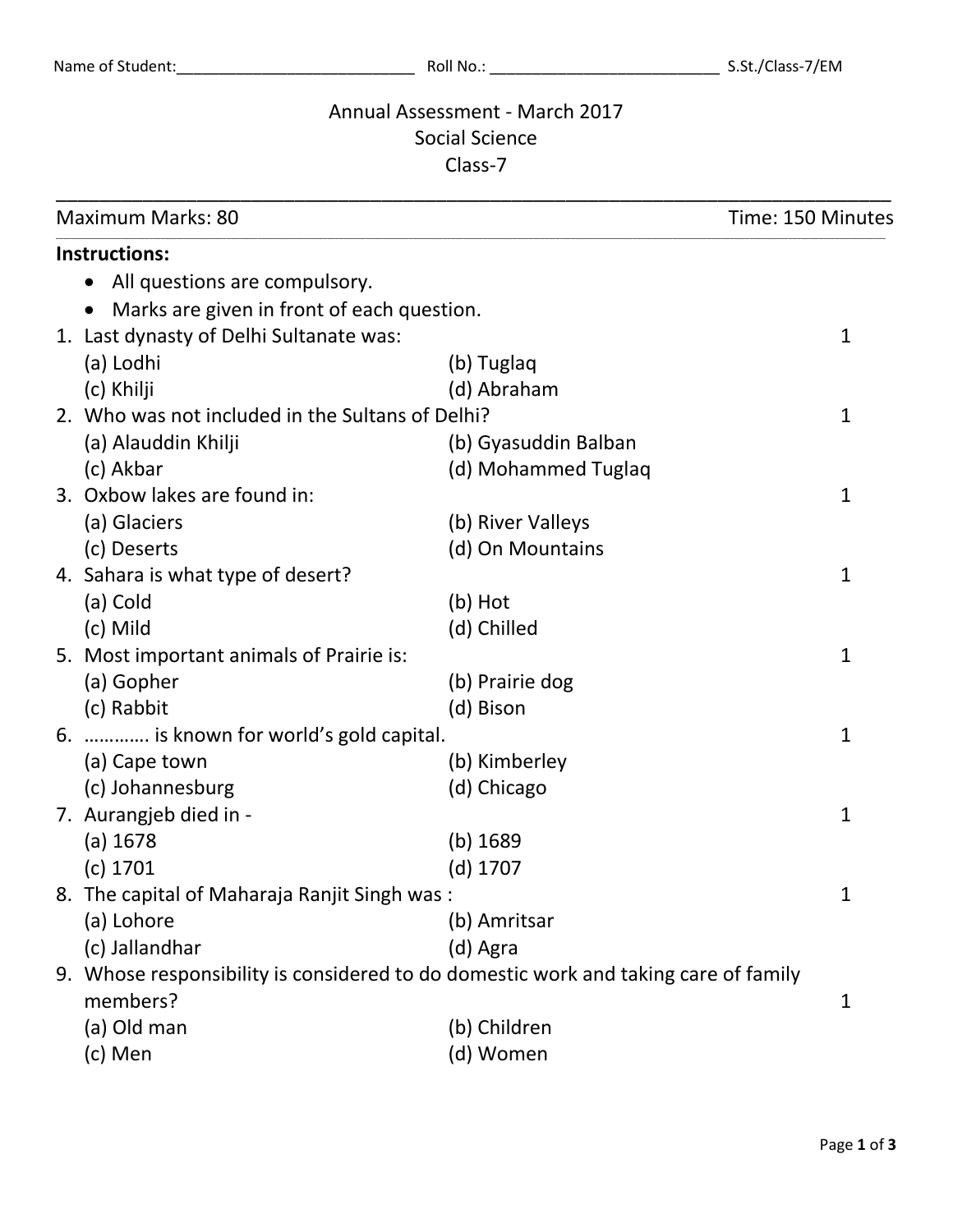| 10. What is the reason behind girls drop-out from schools?<br>$\mathbf{1}$                |                |  |  |  |
|-------------------------------------------------------------------------------------------|----------------|--|--|--|
| (a) Poverty<br>(b) Discrimination                                                         |                |  |  |  |
| (c) Lack of facilities<br>(d) all above                                                   |                |  |  |  |
| 11. When Ziauddin Barani did write his first chronicle?                                   | $\mathbf{1}$   |  |  |  |
| $(a)$ 1351<br>$(b)$ 1356                                                                  |                |  |  |  |
| $(d)$ 1376<br>$(c)$ 1371                                                                  |                |  |  |  |
| 12. When Al-Idrisi did made a map showing Indian subcontinent?                            |                |  |  |  |
| $(a)$ 1141<br>(b) $1151$                                                                  |                |  |  |  |
| $(c)$ 1154<br>$(d)$ 1156                                                                  |                |  |  |  |
| 13. In which side we should walk on road?                                                 |                |  |  |  |
| (a) left<br>(b) right                                                                     |                |  |  |  |
| (c) middle<br>(d) none of the above                                                       |                |  |  |  |
| 14. According to the census of 2011, in Haryana what is the sexual ratio between boys and |                |  |  |  |
| girls of 0-6 age group?                                                                   | $\mathbf{1}$   |  |  |  |
| $(a)$ 1000-879<br>(b) $100 - 840$                                                         |                |  |  |  |
| $(c)$ 1000-834<br>(d) 1000-845                                                            |                |  |  |  |
| 15. When did weakly market held?                                                          | $\mathbf{1}$   |  |  |  |
| (a) In a year<br>(b) In a month                                                           |                |  |  |  |
| (d) In a week<br>(c) Daily                                                                | $\overline{2}$ |  |  |  |
| 16. What type of dresses are wear by People of Sahara desert?<br>$\overline{2}$           |                |  |  |  |
| 17. Why do the plates of earth move?                                                      |                |  |  |  |
| 18. Why wet clothes take longer time to dry on a humid day?                               |                |  |  |  |
| 19. What do you mean by medical tourist?                                                  |                |  |  |  |
| 20. Write names and symbols of two national parties.                                      |                |  |  |  |
| 21. Why the animals in polar region have thick fur and skin?                              |                |  |  |  |
| 22. What is the role of Indian constitution in people's struggle for equality?            |                |  |  |  |
| 23. What is a 'Shikhara'?                                                                 |                |  |  |  |
| 24. Why were temples built in Bengal?<br>$\overline{2}$                                   |                |  |  |  |
| 25. Why did trader pay Swapna a low price of cotton while it was selling at high price in |                |  |  |  |
| market?                                                                                   | $\overline{2}$ |  |  |  |
| 26. Which are major components of environment?                                            | 3              |  |  |  |
| 27. What are the uses of rocks?                                                           |                |  |  |  |
| 28. What are tides and how they caused?                                                   |                |  |  |  |
| 29. How did the 'Rashtrakutas' become powerful?                                           |                |  |  |  |
| 30. Who lived in the "Black Town" in big cities like Madras?<br>3                         |                |  |  |  |
| 31. Describe the major teachings of Guru Nanak?                                           |                |  |  |  |
| 32. What was the relationship between mansabdar and jagirs?<br>3                          |                |  |  |  |
| 33. Explain the term "Equality before law".<br>3                                          |                |  |  |  |